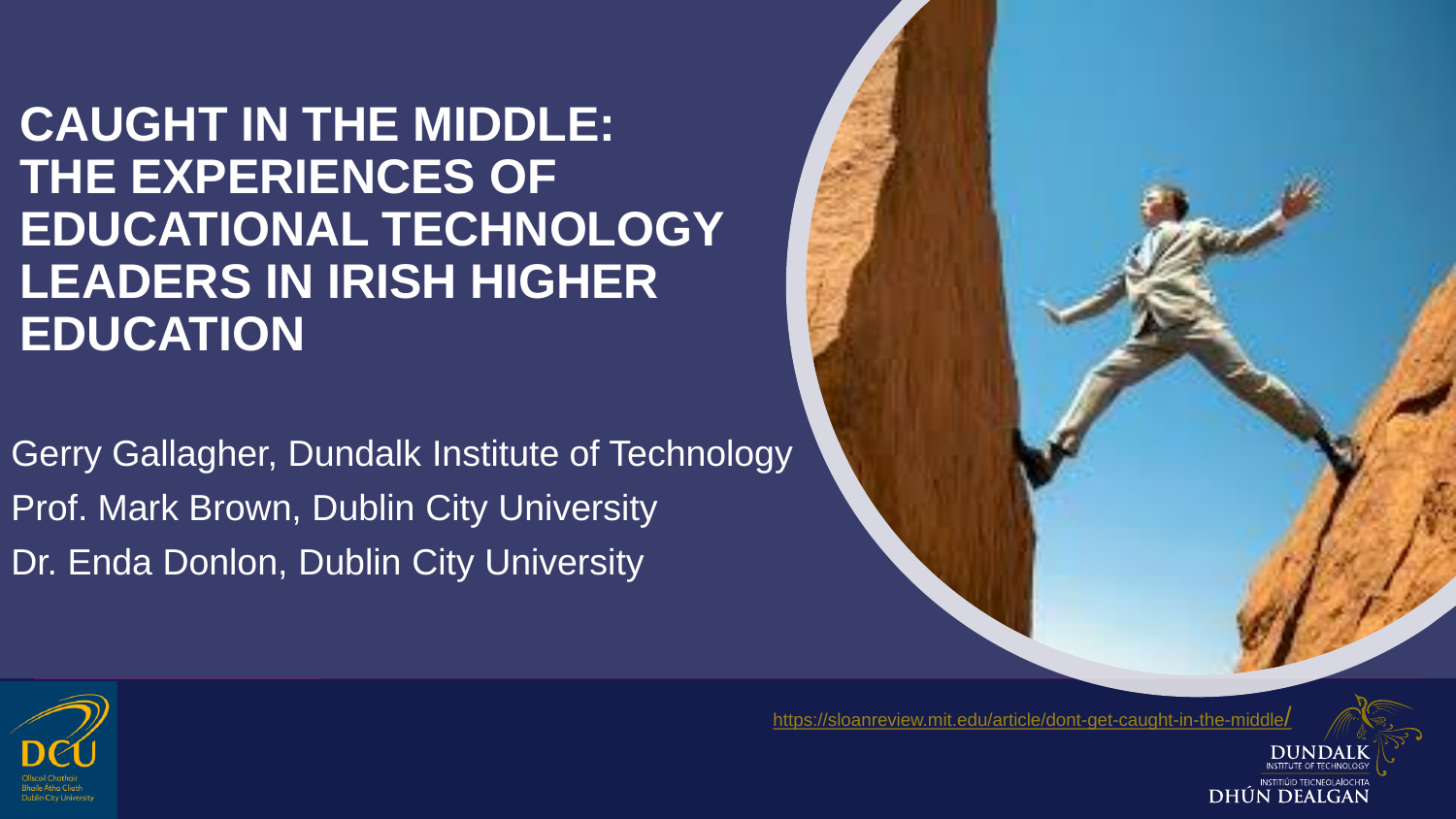## **Leadership in Educational Technology**

Leadership is required at many levels to more fully integrate educational technologies in higher education yet …

there is a lack of empirical research in "educational technology leadership" (Arnold and Sangrà, 2018; Jameson, 2013) …

particularly in relation to leaders "in the middle", who are often in informal positions (Bates and Sangrà, 2011).

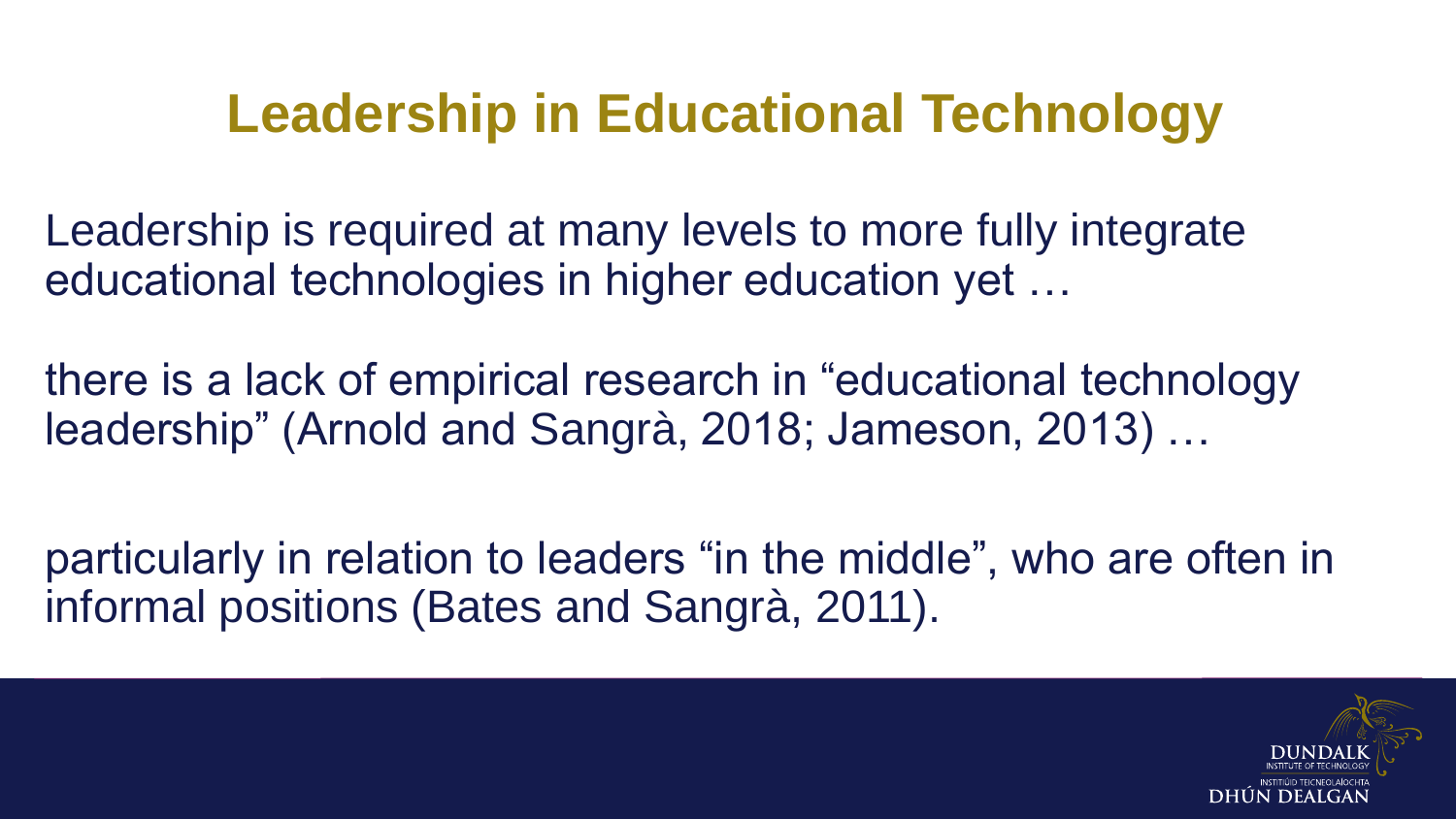### **EdTech leaders "in the middle"**

- Work on own or in small teams, with many different "hats"
- Rely on exerting influence on positional leaders and on colleagues

This study aims to explore the stories of these leaders to provide insights into their roles and experiences.



Image by Yeshi Kangrang on Unsplash

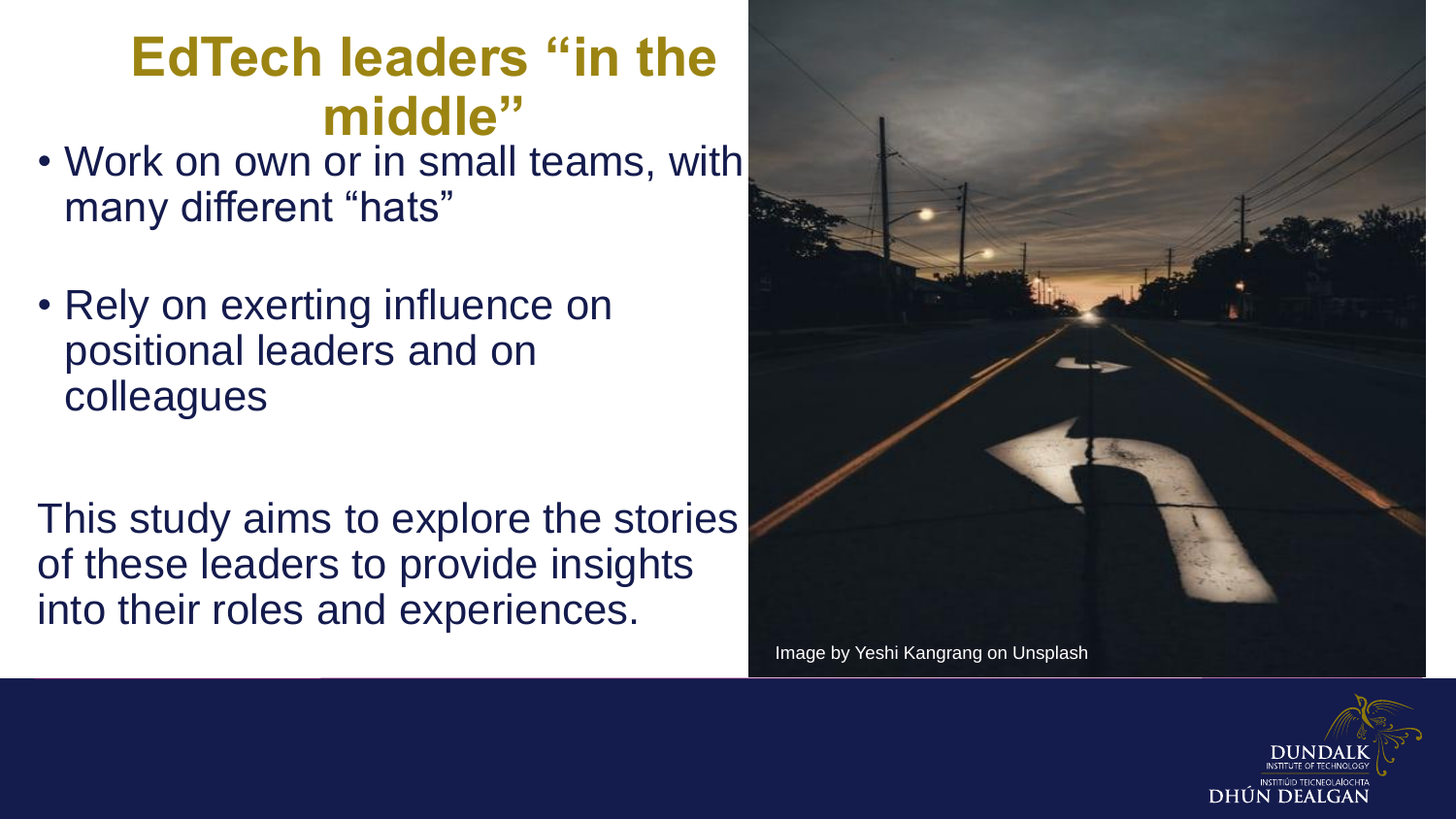#### **Research Question What can be learnt about educational technology leadership from the stories of those who work "in the middle" of implementing institutional change in Irish Higher Education?**

- Perceptions of leadership
- Leadership influences
- Effective approaches
- Challenges
- Supports required



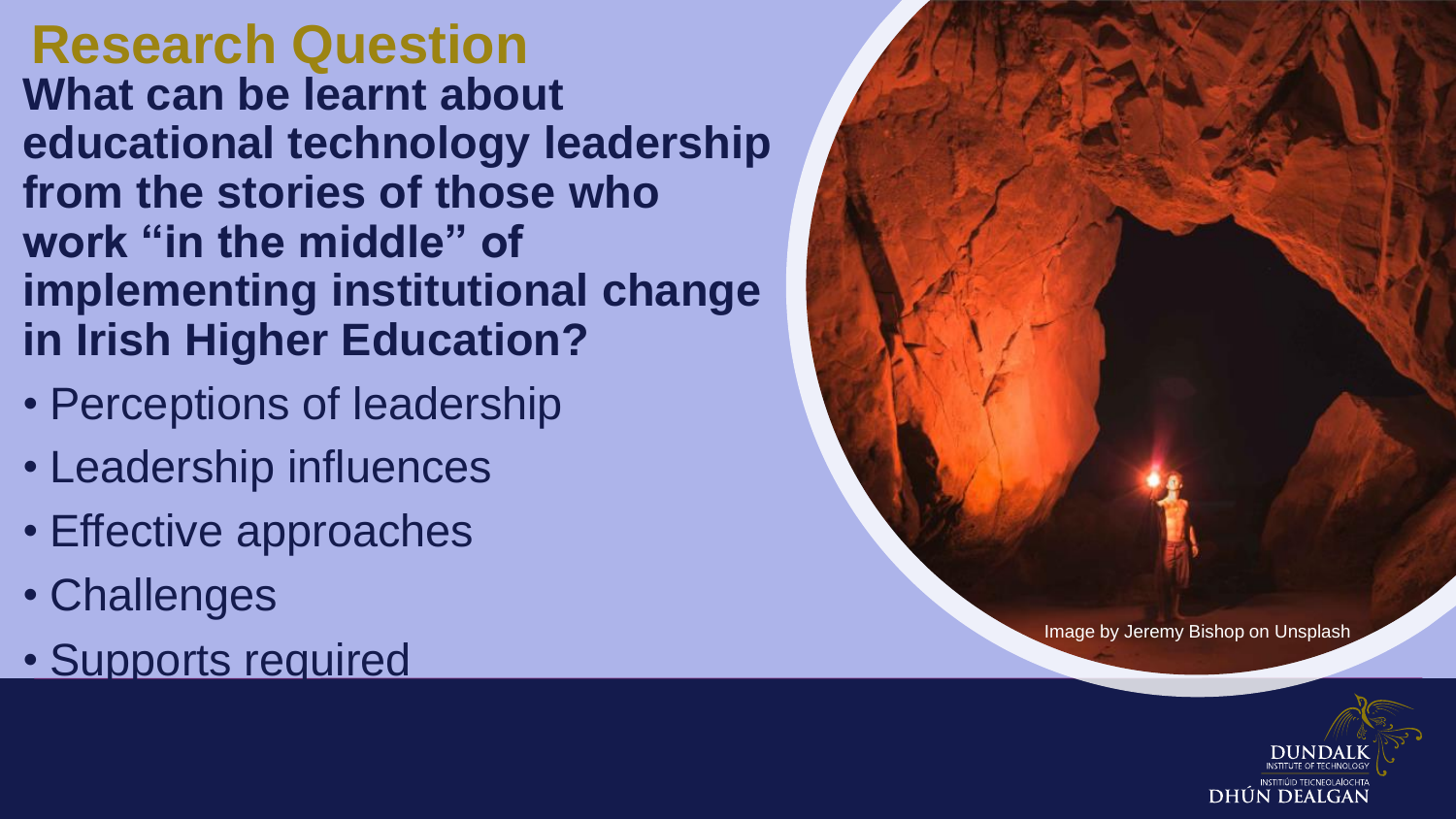## **Methodology**

Narrative Inquiry (Connelly and Clandinin, 1990)

Two phases:

- 1. Online survey of a sample of educational technology leaders in Irish Higher Education
- 2. Semi-structured interviews with sample of approx. 12 leaders

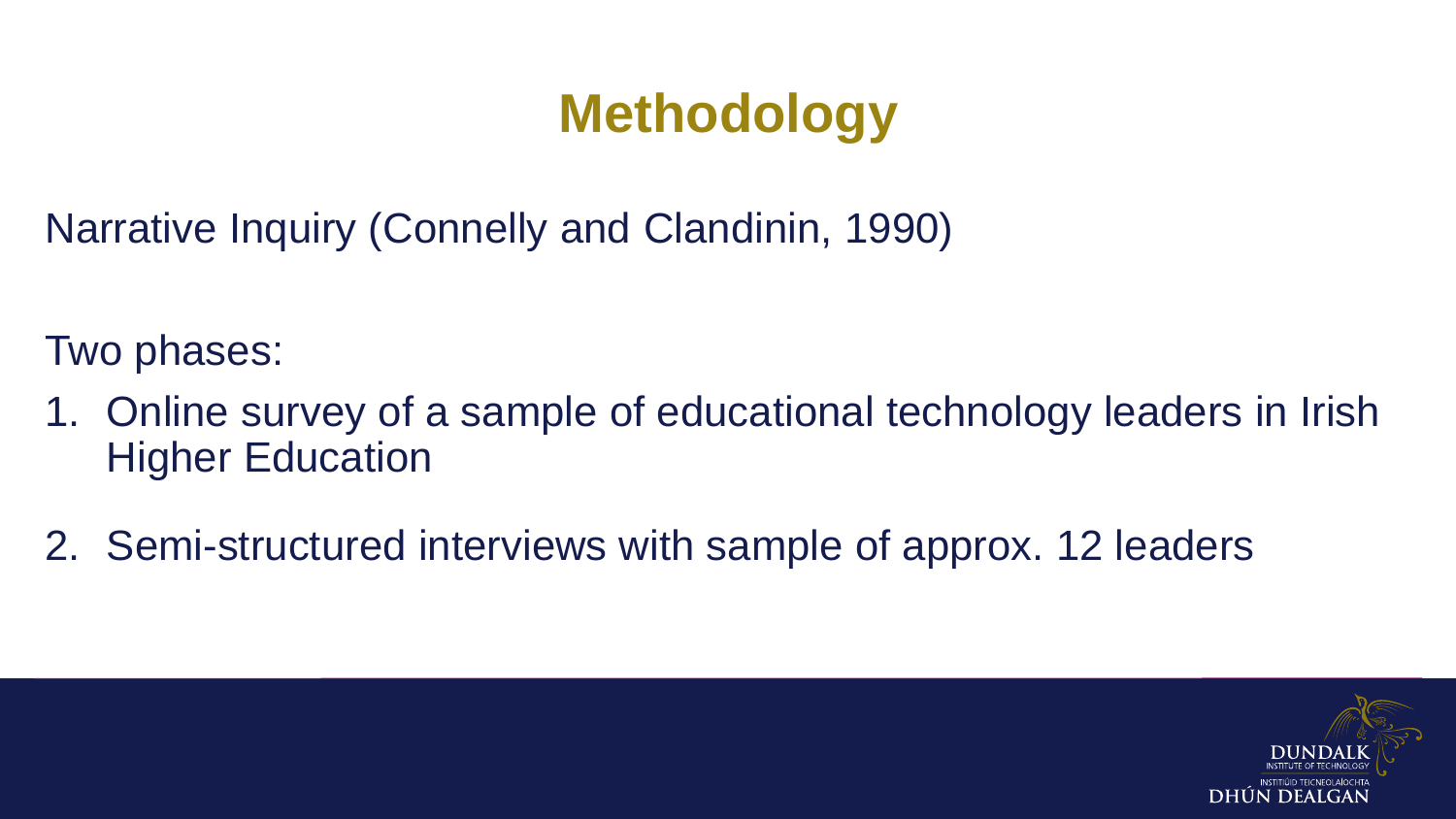#### **Phase 1 – Online survey**

Sample of 122 educational technology leaders invited to participate Identified from

- institutional websites and
- regular presenters at annual Irish EdTech conferences 2011-2018.

Piloted in DkIT (January 2019) Invitations sent February 2019

64 responses received

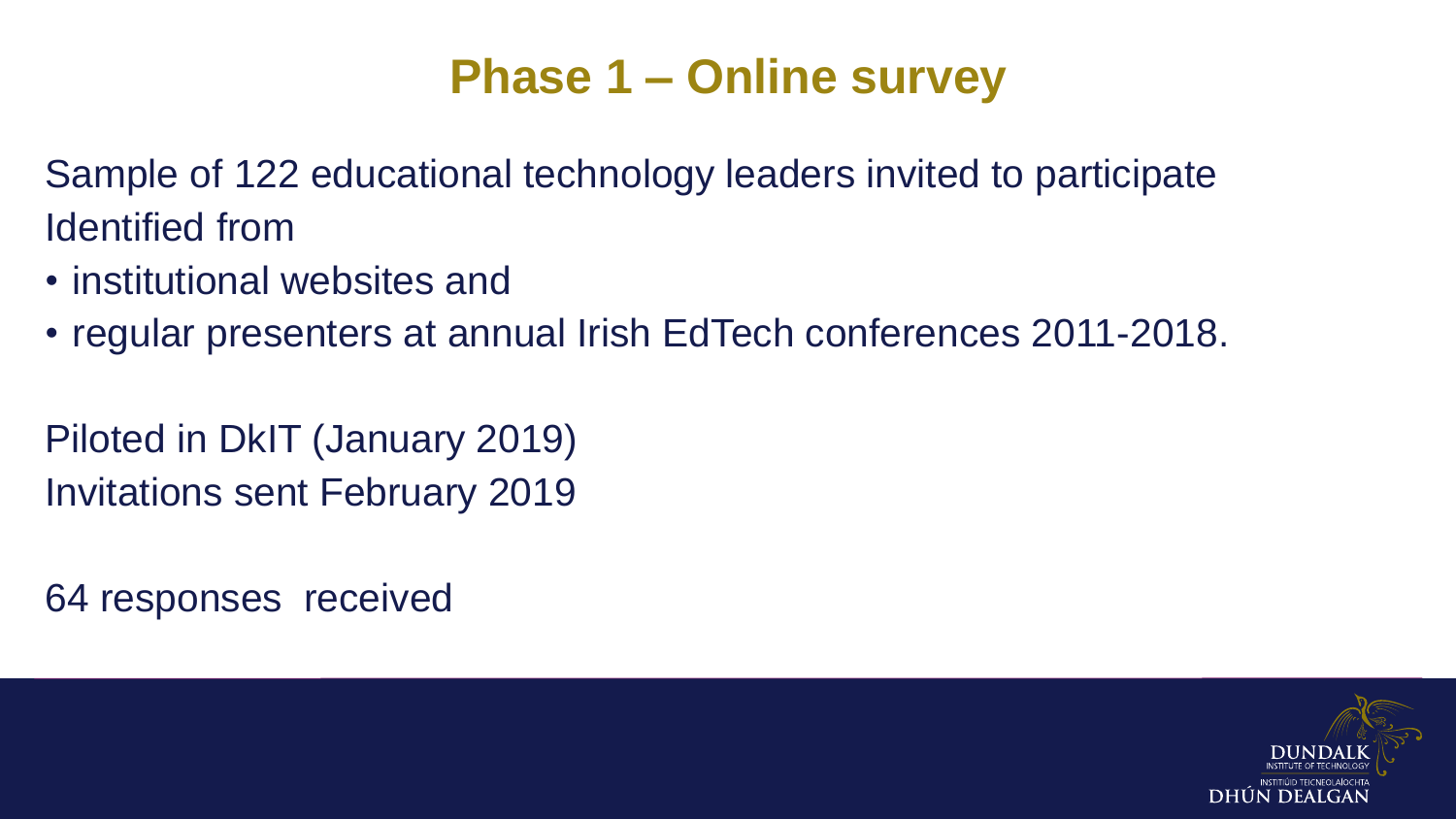## **Approach to leadership(n = 64)**

| Approach                                                  | <b>Number</b> | %   |
|-----------------------------------------------------------|---------------|-----|
| Expert; sharing knowledge; colleagues' confidence         | 12            | 19% |
| Engagement with tech essential; identify tools; CPD       | 5             | 8%  |
| Integration a collaborative effort; shared responsibility | 21            | 33% |
| Influencer; building relationships; modelling             | 17            | 27% |
| Enthusiastic adopter; share experiences; give advice      | 6             | 9%  |

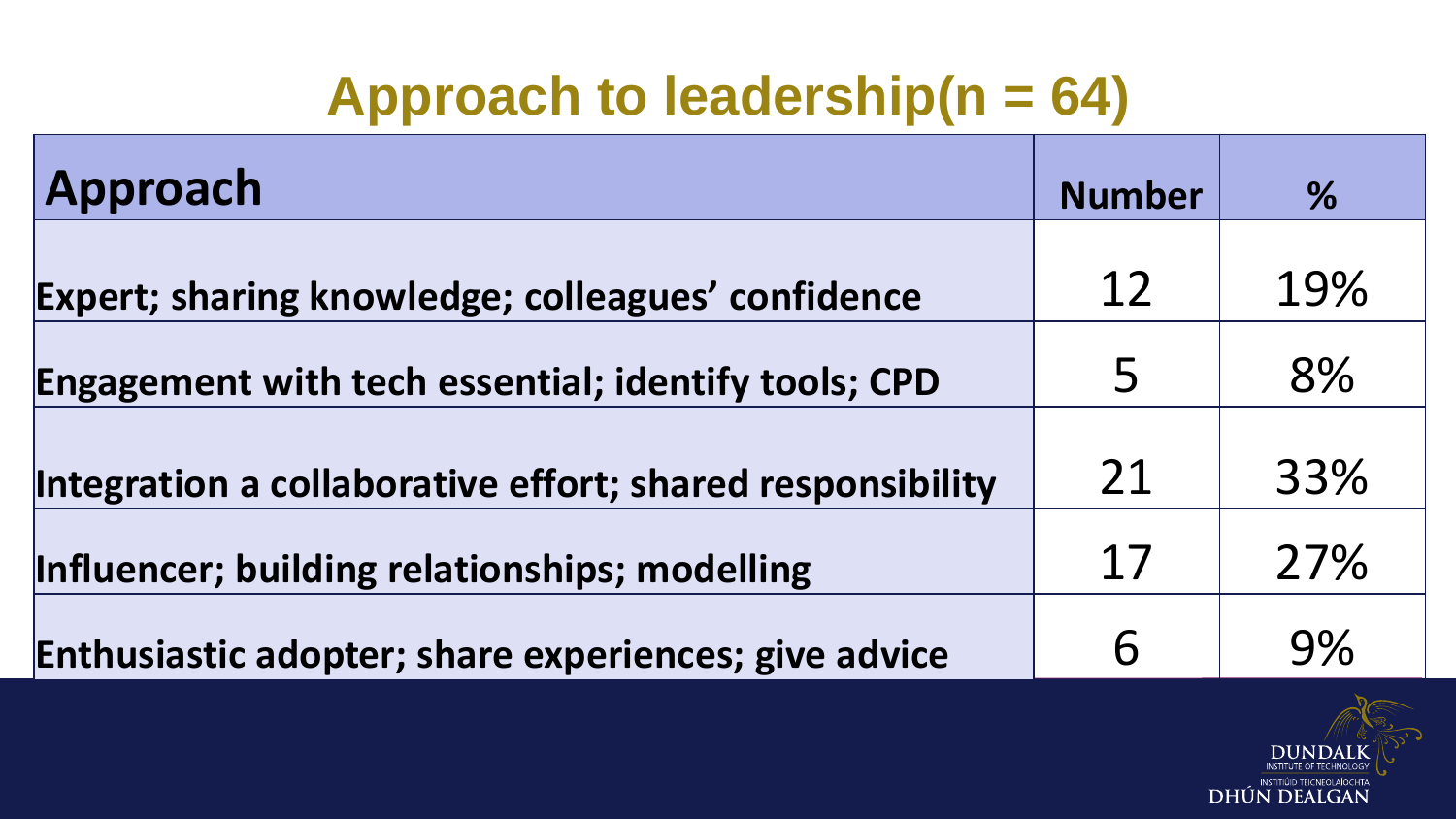# **Most satisfying aspects of your role**

#### **Free-text responses (n = 52)**

1. Working with teachers, building confidence, improving teaching

"enabling",, "collaborating", "developing competence", "integrating …into daily practice" , "effectively using…", "energised", "engaged"

2. Impact on student learning directly or indirectly - increased engagement and enhanced student experience.

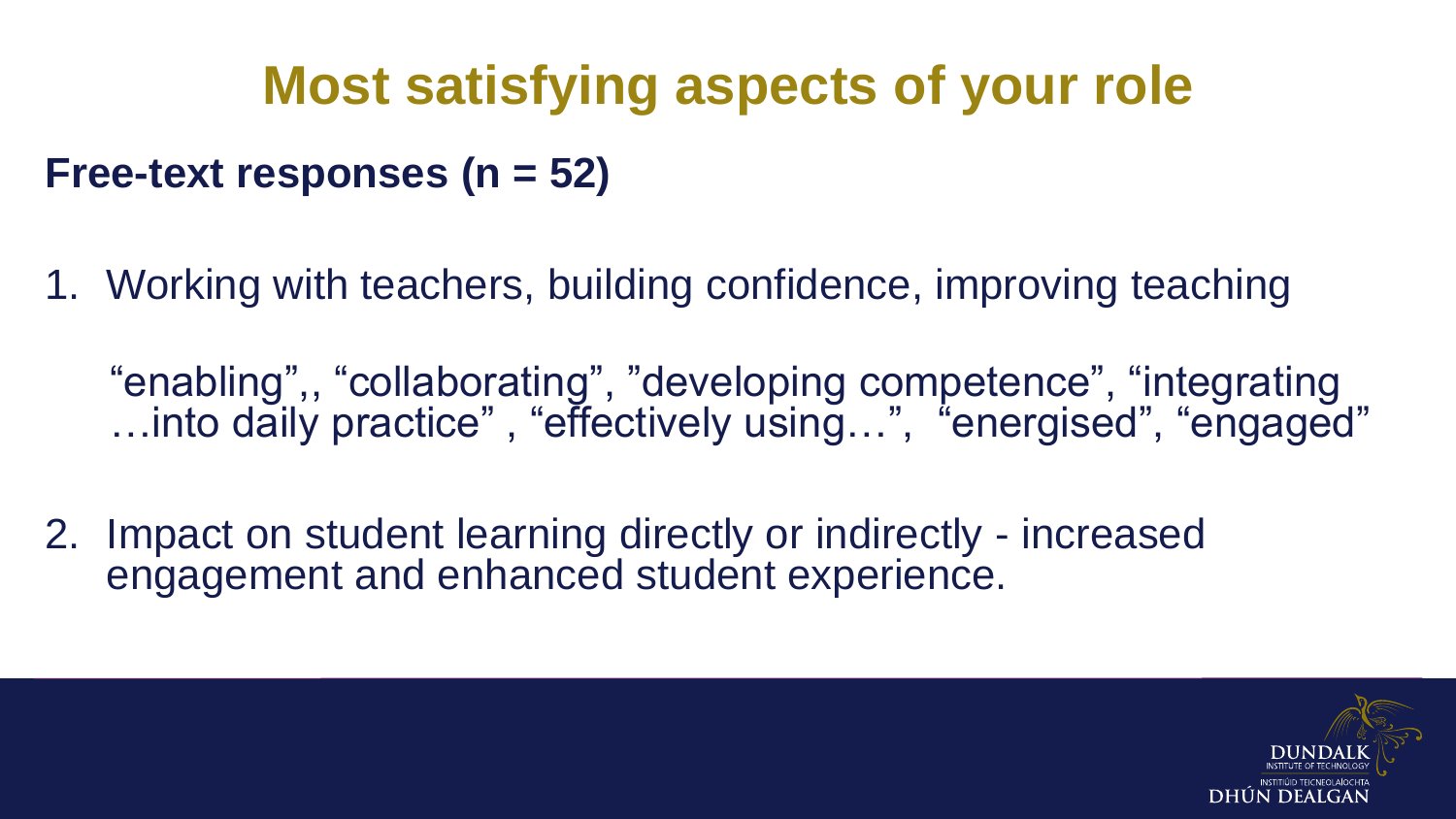# **Effectiveness of approaches (n = 59)**

#### **Effective, Very Effective or Most Effective**

- 1. Accredited CPD modules/programmes in educational technology (98%)
- 2. Working with small teams of academics (96%)
- 3. Working with programme development teams (94%)

#### **Not at all Effective or Somewhat Effective**

- Recognition of achievements e.g. awards, digital badges (52%)
- 2. Instructional notes (34%)

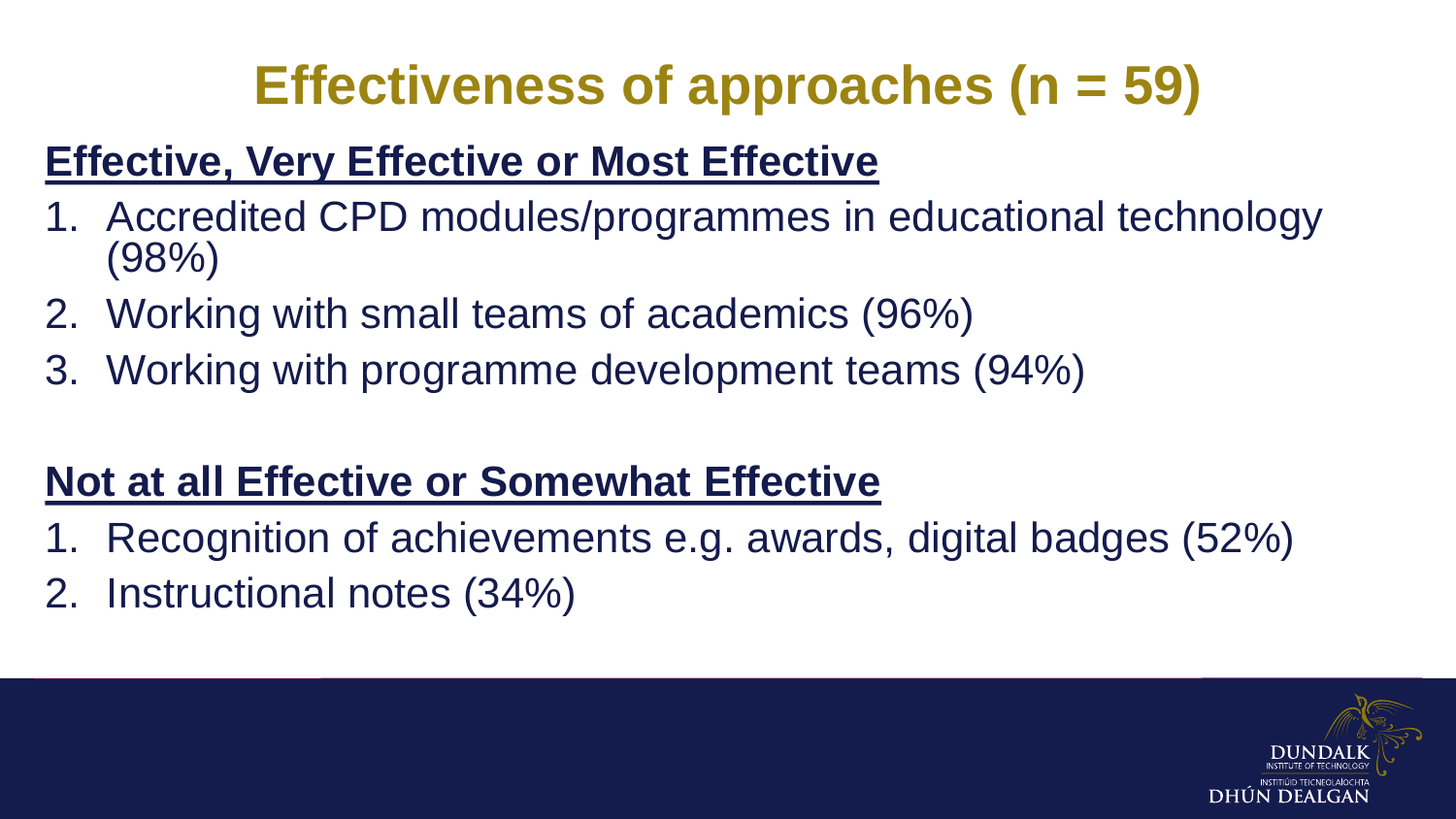**Challenges in integrating educational technology (n = 59)**

### List of 17 possible factors **Challenging, Very Challenging or Most Challenging**

- 1. High workload of academics (96.6%)
- 2. Insufficient support staff educational technologists/champions (78.0%)
- 3. Lack of recognition for innovative teaching (74.6%)

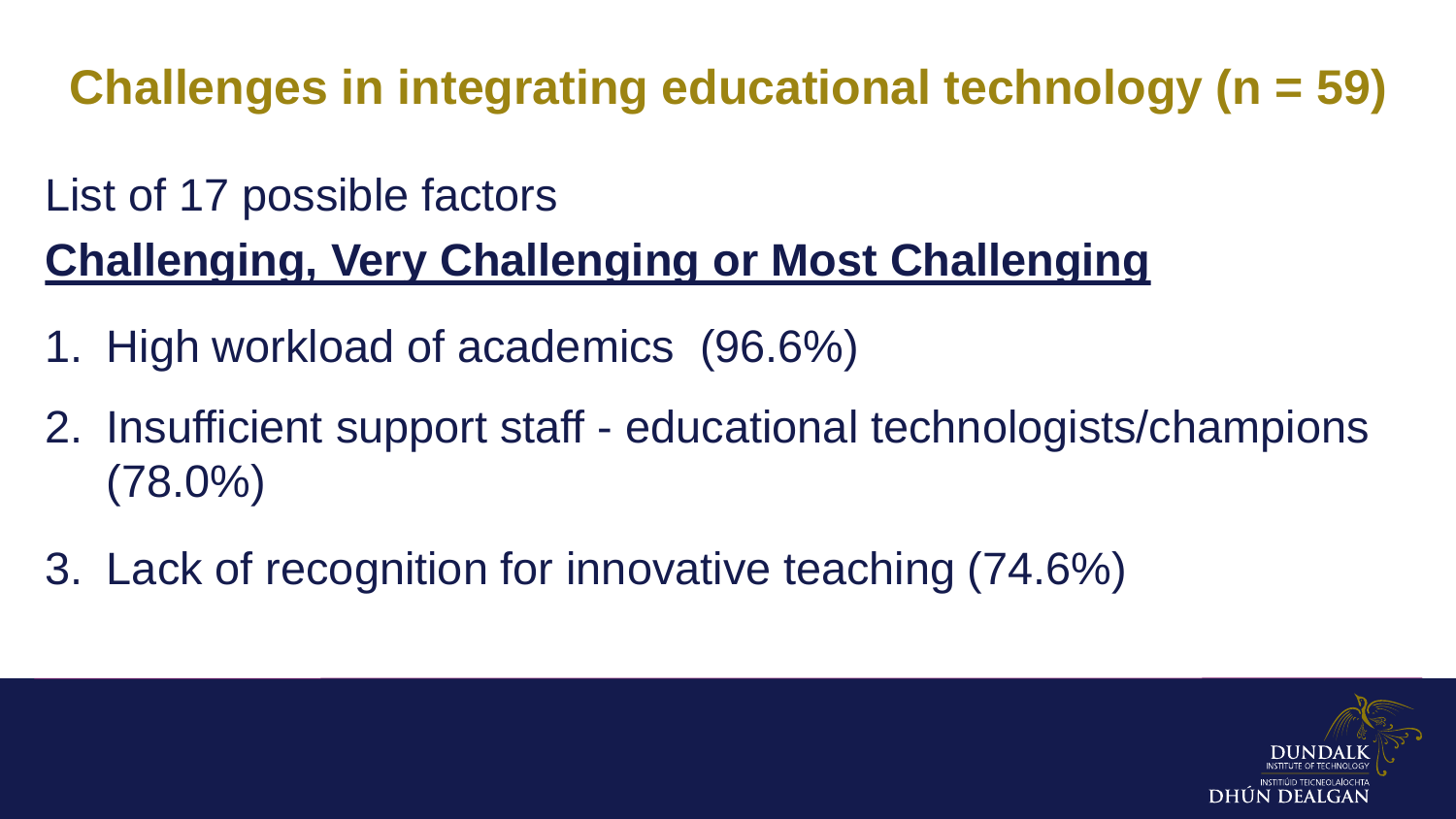# **Most challenging aspects of your role Free-text responses (n = 53)**

- 1. Finding time multi-faceted roles/staying up-to-date "Too much to do, too little time"
- 2. Engaging academics getting buy-in
- 3. Insufficient resources funding, personnel and infrastructure
- 4. Changing institutional culture/views of management

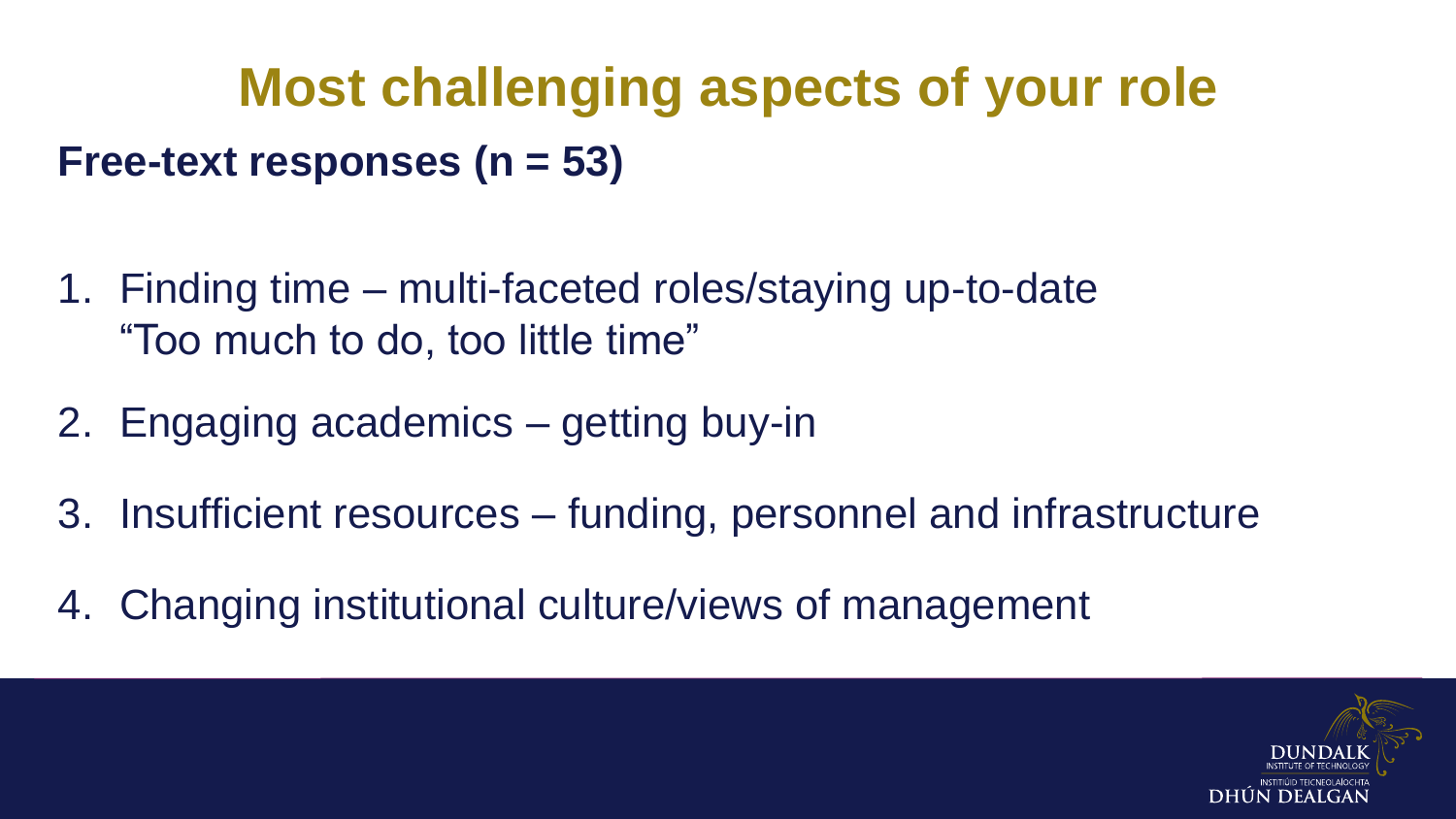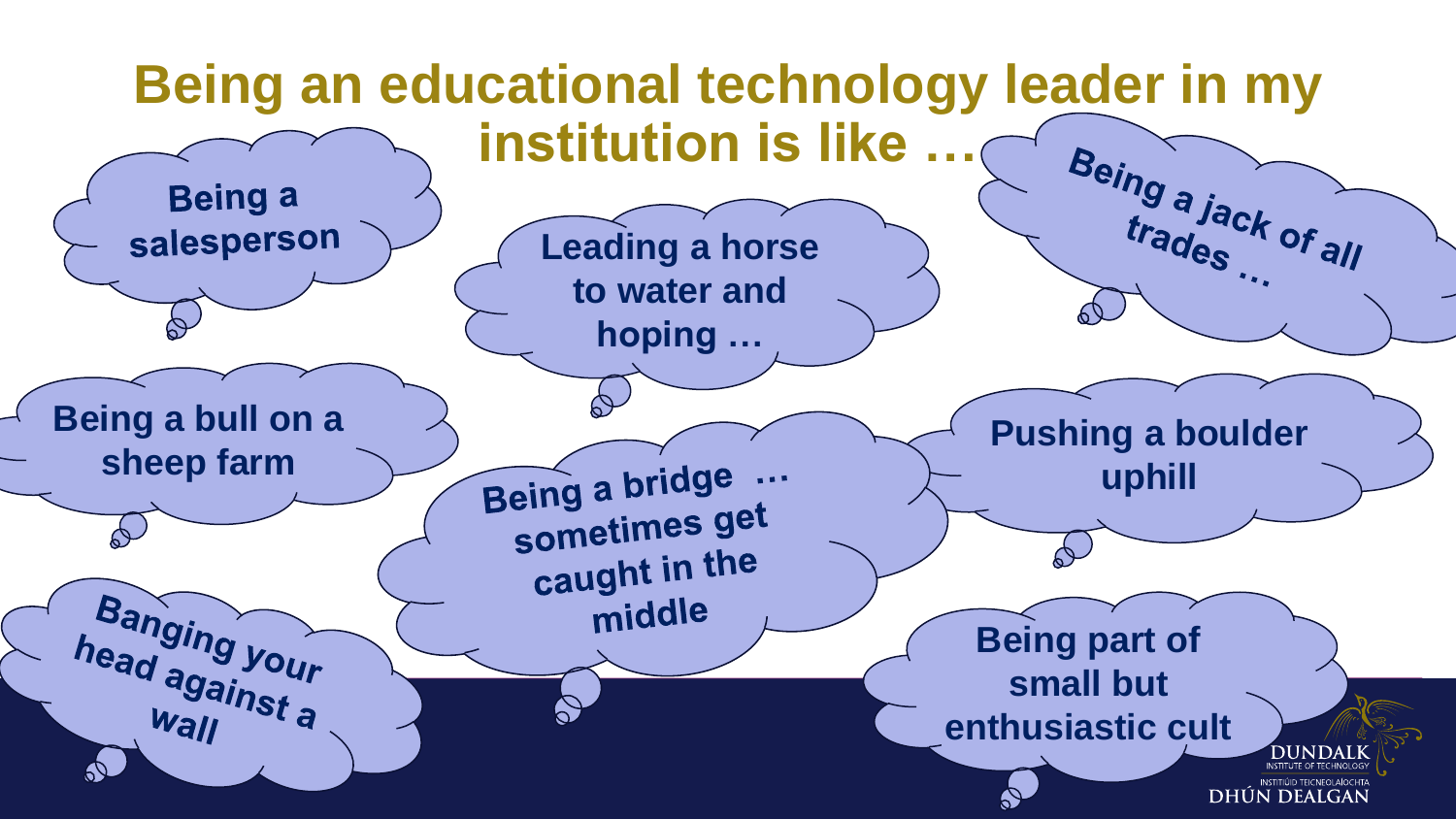### **"I'm just a little bit caught in the middle" (Lyrics by Lenka)**

#### Educational technology leaders

- Have a range of roles, often ill-defined, still evolving; time poor
- Seek to influence in different directions
- Are frustrated by scarcity of resources time, people and infrastructure
- However, they remain enthusiastic about enabling colleagues integrate technology and, in this way, affect student learning

**Being an educational technology leader is like "playing a game of snakes and ladders"**